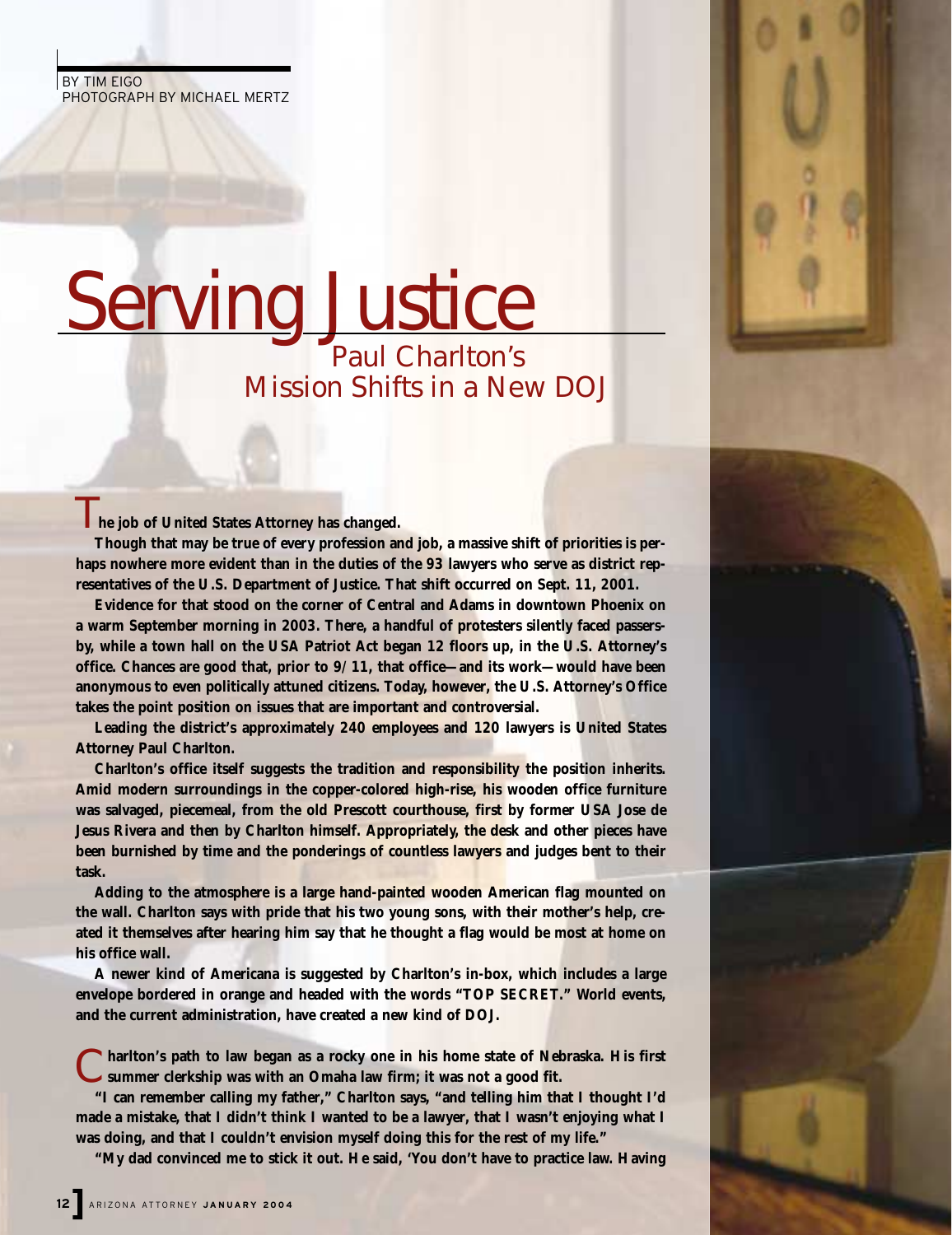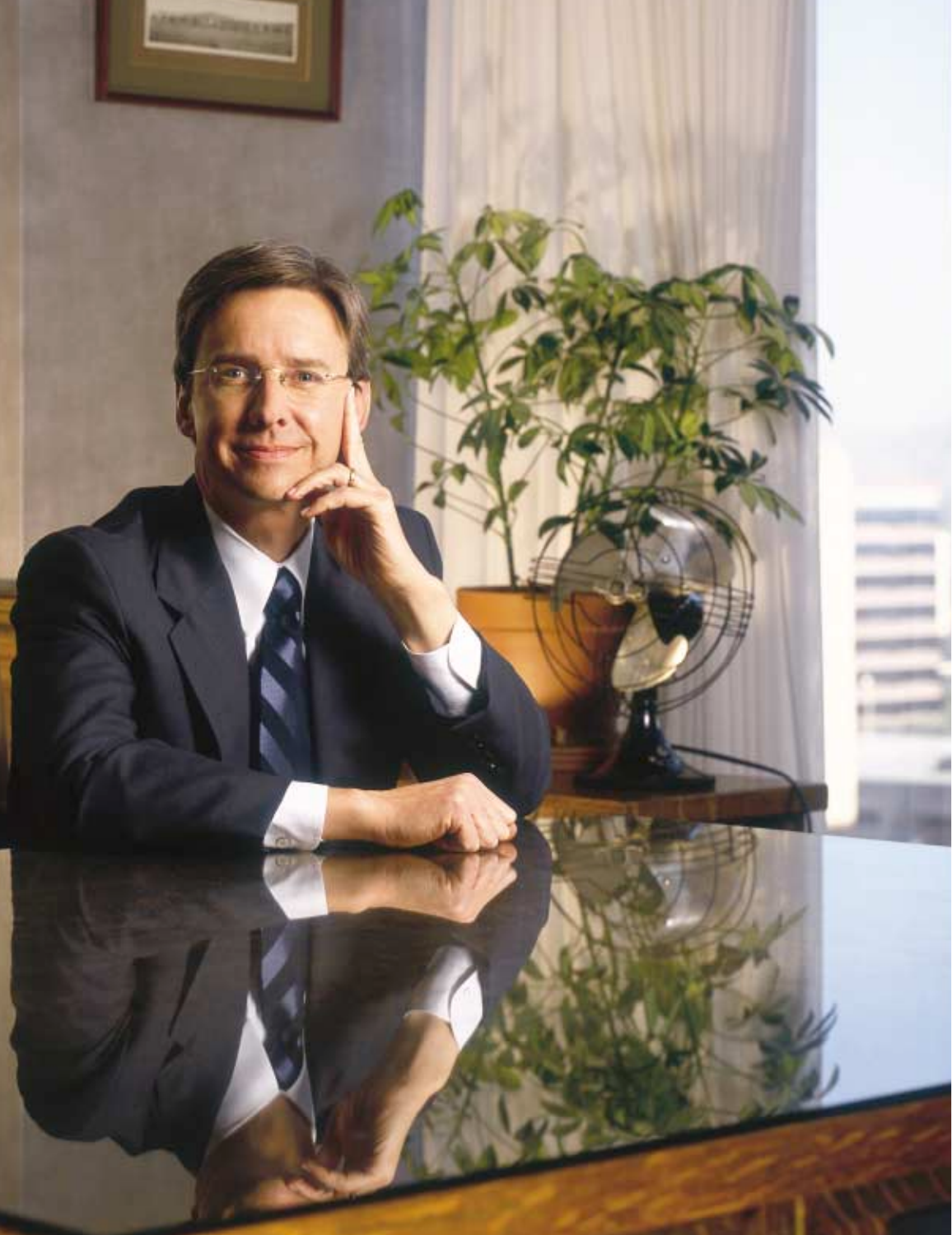a JD is good for a number of things.'"

Charlton stuck it out, and public service became his ticket to job satisfaction. He clerked at the Arizona Attorney General's Office after his second year, where he was assigned what he calls "a very small part in a rather insignificant public corruption case."

"I was hooked," he says with a smile. "I was just enthralled. And I thought that this is something I can do; I really like this. There's a sense of making just a little bit of difference, a sense that what you're doing is worthwhile, has meaning."

His passion for the work is evident as he discusses the broad range of cases handled by the office—from civil suits involving federal agencies and facilities to prosecution of white-collar criminals to the entire gamut of criminal cases on Indian reservations.

undermine criminal organizations that involve such activity. In December, the operation was a primary reason for the first Arizona visit of Homeland Security Secretary Tom Ridge, and Charlton was one of his hosts.

In fact, Charlton has been recognized nationally for championing the fight against human smuggling; he was quoted in a November *New York Times* story on the topic. He is careful to draw a distinction between human smuggling issues and overall immigration policy. The goal, he says, is to apprehend violent criminals, not undocumented immigrants.

That distinction is important to Charlton. As a prosecutor, he is comfortable speaking about the plight of victims, including immigrants who are harmed by smugglers. But the broader immigration policy has harsh critics. Among them is the *Arizona Republic*, which has lambasted it as "a policy of recycled farce."

As U.S. Attorney General John Ashcroft barnstormed the country shoring up support for the Act, Charlton's demeanor was perhaps the best face to put on the effort.

Encouraging conversation appears to be a signature of Charlton's approach, one that seems to be deeply felt. Arizona's first public experience with that style came at Mogollon High School in July. There, Charlton took it upon himself to tell residents that the woman who set a signal fire that led to the Rodeo–Chediski fires would not be prosecuted. Though many were angry and one man threw a charred log onto the floor toward Charlton, the chief federal prosecutor took personal responsibility: "Our decision—my decision—is not to prosecute."

Months later, he recalls the meeting, but he focuses on those who lost their homes.

"I think it's very important to address victims and pay attention to their concerns.

> Those people who lost homes and property to those fires had a right to hear from the person who was making the decision personally about how it is I came to that decision.

"There were people who I think may have disagreed with me but were at least willing to listen. Those people showed a tremendous amount of courage.

But when asked about his priorities, he

doesn't hesitate.

"We need to pay a significant amount of attention to the war on terror," he says. "We embrace that priority. We have Assistant U.S. Attorneys who are assigned to work with the FBI on foreign counterintelligence matters, which is an aspect of our job that we didn't do prior to September 11, 2001. That would have to be far and away our number-one priority."

Among other priorities is an increased focus on human smuggling. Locally, Charlton and his office have been at the forefront of a DOJ initiative dubbed Operation ICE Storm, which seeks to

It was in service to the priority of fighting terrorism that Charlton hosted town halls on the Patriot Act. More than 100 people attended the Phoenix event. The panel was balanced, but many of those attending were surprised and disappointed in a process that required the submission of written questions, which then would be read by the moderator. And the loudest applause may have occurred when a deputy public defender on the panel asked, "Isn't it victimization when our government turns against us?"

But Charlton remained upbeat during the event, choosing to stay afterward to answer any and every citizen's questions. Listening to people with whom you disagree can be a very trying process, so I had a great deal of respect for those people. They may have come away with their opinions unchanged, but at least they were willing to hear me out."

His words again emphasized the personal as he testified before the U.S. Sentencing Commission in September. Addressing the concern that federal judges may depart too often from the Sentencing Guidelines, Charlton made clear what the record in his district was: "I own those," he said, stressing that the departures were related to his requests, not judicial discretion.

## Paul K.Charlton **UNITED STATES ATTORNEY, DISTRICT OF ARIZONA**

| <u>UNITED STATES AT LOWNER, DISTINCT OF AMERICAN</u> |  |                    |                                                                                                                                                                                                                                      |
|------------------------------------------------------|--|--------------------|--------------------------------------------------------------------------------------------------------------------------------------------------------------------------------------------------------------------------------------|
|                                                      |  | <b>EDUCATION:</b>  | JD, University of Arizona School of Law, 1989                                                                                                                                                                                        |
|                                                      |  | <b>EXPERIENCE:</b> | 1988-89, clerkship with Hon. Thomas C. Kleinschmidt, Arizona<br>Court of Appeals; 1989–1991, Assistant Attorney General;<br>1991-2001, Assistant U.S. Attorney; November 2001, received<br>his commission as United States Attorney. |
|                                                      |  | <b>FAMILY:</b>     | Wife Susan is an attorney with Gallagher & Kennedy PA; they<br>have two young sons.                                                                                                                                                  |
|                                                      |  | <b>INTERESTS:</b>  | Flying as a private pilot: "If there's a Walter Mitty side to me,<br>it's being a fighter pilot. Absent having reached that goal,<br>I love to fly small planes."                                                                    |
|                                                      |  |                    |                                                                                                                                                                                                                                      |